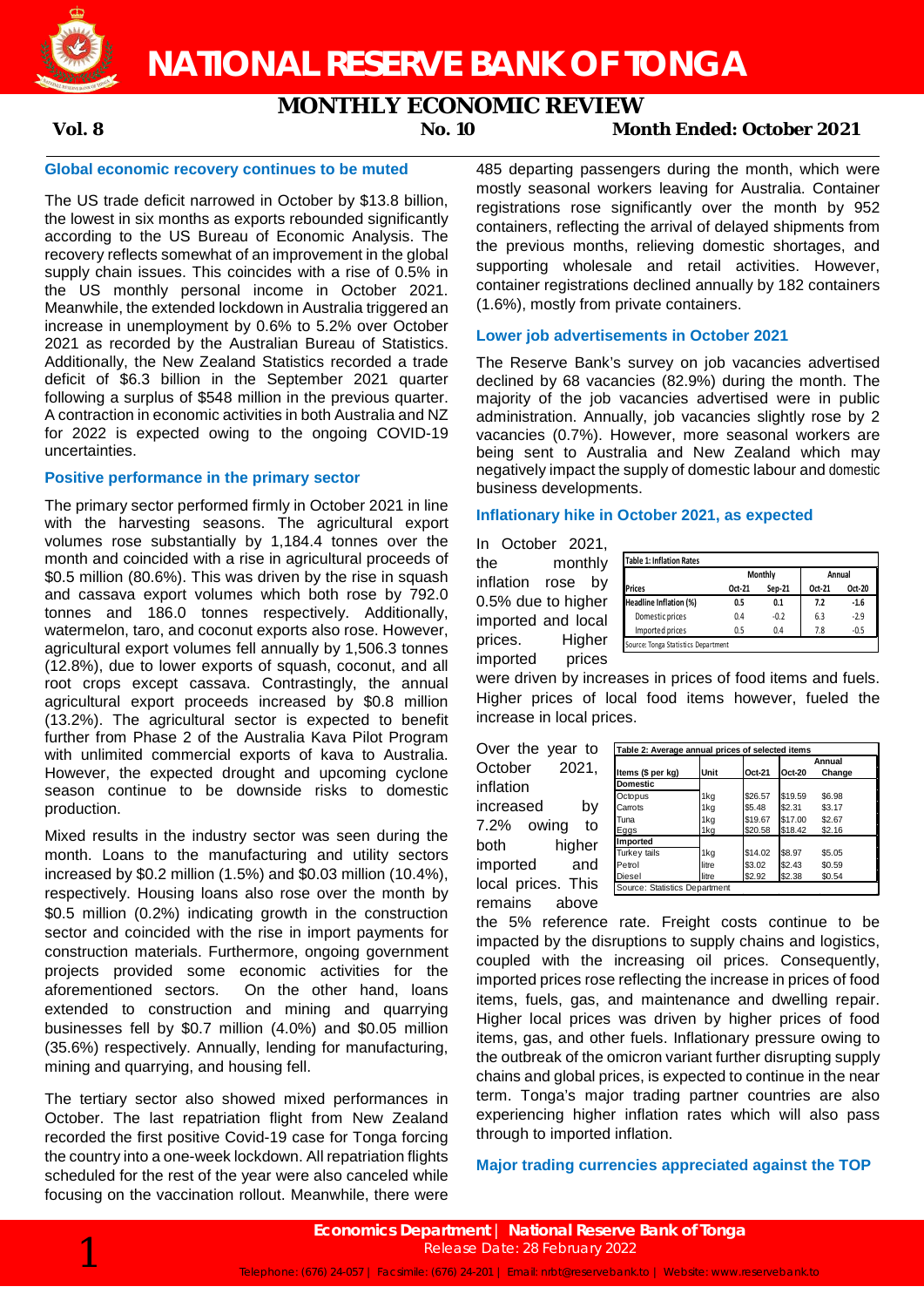

# **MONTHLY ECONOMIC REVIEW**<br>No. 10 Mor

**Vol. 8 No. 10 Month Ended: October 2021**

| Table 3: Effective Exchange Rates      |         |          |        |        |          |
|----------------------------------------|---------|----------|--------|--------|----------|
|                                        | Monthly |          |        | Annual |          |
|                                        | Oct-21  | $Sen-21$ | Growth | Oct-20 | % Growth |
| Nominal Effective Exchange Rate Index  | 89.3    | 89.8     | $-0.6$ | 89.1   | 0.3      |
| Real Effective Exchange Rate Index     | 107.1   | 107.0    | 0.1    | 102.4  | 4.6      |
| Source: National Reserve Bank of Tonga |         |          |        |        |          |

The Nominal Effective Exchange Rate (NEER) fell slightly over the month as most of Tonga's trading partner currencies appreciated against the Tongan Pa'anga (TOP). The Real Effective Exchange Rate (REER) index however slightly rose over the month in line with the higher inflation rate.

In year-ended terms, the NEER rose slightly implying a slight weakening of trading partners' currencies against the Tongan Pa'anga. The REER increased also over the year in line with Tonga's higher inflation rate compared to its major trading partners. This indicates a loss in Tonga's trade competitiveness.

### **Foreign reserves remained stable in October**

| <b>Table 4: Foreign Reserves</b>    |        |         |         |        |          |  |  |  |
|-------------------------------------|--------|---------|---------|--------|----------|--|--|--|
|                                     |        | Monthly |         | Annual |          |  |  |  |
|                                     | Oct-21 | Sep-21  | %Growth | Oct-20 | % Growth |  |  |  |
| Foreign Reserves (\$ in million)    | 757.0  | 757.0   | 0.0     | 581.6  | 30.2     |  |  |  |
| Import Coverage (months)            | 12.1   | 12.4    | $-2.4$  | 10.8   | 12.0     |  |  |  |
| Source: National Reserve Bank Tonga |        |         |         |        |          |  |  |  |

I Reserve Ban

Official foreign reserves remained stable during the month of October 2021 at \$757.0 million, which is equivalent to 12.1 months of import cover. In the year to October 2021, foreign reserves increased substantially by \$175.5 million. This is mainly attributed to receipts of budget support, external financing, project funds, and remittances. The majority of the official foreign reserves are held in USD, AUD, and NZD.

**Table 5: Remittance Receipts**

|                                     | <b>Monthly</b> |        |          |        | Annual |          |
|-------------------------------------|----------------|--------|----------|--------|--------|----------|
|                                     | Oct-21         | Sep-21 | % Growth | Oct-21 | Oct-20 | % Growth |
| Remittance (\$ in million)          | 43.9           | 44.0   | $-0.1$   | 485.4  | 378.5  | 28.2     |
| Source: National Reserve Bank Tonga |                |        |          |        |        |          |

Source: National Reserve Bank Tonga

Remittance receipts slightly declined by \$0.04 million (0.1%) in October 2021 owing to a slight decline in the compensation of employees. In year ended terms, remittances increased by \$106.9 million, supported mostly by the higher private transfers and compensation of employees, mainly from seasonal workers.

|                          | Table 6: Overseas Exchange Transactions |         |          |          |          |          |  |  |  |
|--------------------------|-----------------------------------------|---------|----------|----------|----------|----------|--|--|--|
|                          |                                         | Monthly |          |          | Annual   |          |  |  |  |
|                          | Oct-21                                  | Sep-21  | % Growth | Oct-21   | Oct-20   | % Growth |  |  |  |
| <b>Overall Balance</b>   | 0.0                                     | 5.3     | $-100.0$ | 175.5    | 92.2     | 90.2     |  |  |  |
| lCurrent Account         | 0.5                                     | $-6.3$  | 108.1    | 106.2    | 72.9     | 45.7     |  |  |  |
| Merchandise Trade        | $-42.7$                                 | $-46.0$ | 7.1      | $-486.2$ | $-402.7$ | $-20.8$  |  |  |  |
| Services                 | $-3.8$                                  | $-4.6$  | 17.5     | $-40.8$  | 5.2      | $-888.7$ |  |  |  |
| Income                   | 4.1                                     | 2.5     | 62.1     | 26.7     | 15.1     | 77.0     |  |  |  |
| <b>Transfers</b>         | 42.9                                    | 41.7    | 2.8      | 606.6    | 455.3    | 33.2     |  |  |  |
| <b>Capital Account</b>   | 3.6                                     | 2.0     | 76.5     | 33.1     | 33.3     | $-0.5$   |  |  |  |
| <b>Financial Account</b> | $-4.1$                                  | 9.6     | $-142.5$ | 36.1     | $-14.0$  | 358.7    |  |  |  |

Source: Banking Systems



The net OET receipts fell close to zero in October 2021 compared to a \$5.3 million surplus in September 2021. The increase in the current and capital accounts was mostly offset by the fall in the financial account. Over the year, the overall balance surplus expanded by \$83.2 million largely reflecting the higher net receipts in the current and financial accounts.

### **Broad money continued to rise**

| <b>Table 7: Broad Monev</b> |        |         |          |        |          |  |
|-----------------------------|--------|---------|----------|--------|----------|--|
|                             |        | Monthly |          | Annual |          |  |
|                             | Oct-21 | Sep-21  | % Growth | Oct-20 | % Growth |  |
| Broad money (\$ in million) | 789.7  | 783.8   | 0.8      | 655.2  | 20.5     |  |
| Net Foreign Asset           | 743.1  | 745.7   | $-0.3$   | 610.6  | 21.7     |  |
| Net Domestic Asset          | 47.5   | 39.0    | 21.9     | 45.6   | 4.2      |  |

Source: Banking System, National Reserve Bank of Tonga

In October 2021, broad money rose further by \$5.9 million (0.8%) over the month and \$134.5 million (20.5%) annually. The higher net domestic assets drove the monthly increase resulting from lower Government deposits. This was partially offset by the decline in net foreign assets over the month. Annually, both net foreign assets and net domestic assets increased on the back of higher foreign reserves and net credit to the Government.

### **Liquidity in the financial system rose**

| Table 8: Reserve money        |         |          |          |               |            |  |  |
|-------------------------------|---------|----------|----------|---------------|------------|--|--|
|                               | Monthly |          | Annual   |               |            |  |  |
|                               | Oct-21  | $Sen-21$ | % Growth | <b>Oct-20</b> | % Growth I |  |  |
| Reserve money (\$ in million) | 534.3   | 530.2    | 0.8      | 361.9         | 47.6       |  |  |

Source: Banking System, National Reserve Bank of Tonga

Liquidity in the financial system rose in October 2021 by \$4.1 million (0.8%), and annually by \$172.4 million (47.6%). Both the commercial banks' Exchange Settlement Accounts (ESA) and required reserves increased over the month and outweighed the lower currency in circulation. However, all three categories of liquidity rose over the year. Required reserves rose corresponding to the rise in total deposits mainly from the private sector, retirement funds, Government, and public enterprises over the year. Higher currency in circulation reflects the demand for money during the annual festivities such as the church's annual donations, Kava Idol, and the Tonga High School Ex-Students' Fundraising.

### **Positive credit growth over the month of October**

| <b>Table 9: Total Lending</b> |         |          |               |          |  |  |  |
|-------------------------------|---------|----------|---------------|----------|--|--|--|
|                               | Monthly | Annual   |               |          |  |  |  |
| Oct-21                        | Sep-21  | % Growth | <b>Oct-20</b> | % Growth |  |  |  |
| 476.7                         | 476.1   | 0.1      | 494.0         | $-3.5$   |  |  |  |
| 218.6                         | 218.7   | 0.0      | 235.2         | $-7.0$   |  |  |  |
| 257.8                         | 257.1   | 0.3      | 258.8         | $-0.4$   |  |  |  |
| 0.3                           | 0.3     | $-13.3$  | 0.0           | 0.0      |  |  |  |
|                               |         |          |               |          |  |  |  |

g System, National Reserve B

In October, the banks' total lending slightly rose by \$0.6 million (0.1%), however, declined by \$17.3 million (3.5%) over the year. All the categories of household loans increased over the month and outweighed the decline in business loans. However, over the year, both business and household loans fell. The lower business loans over the